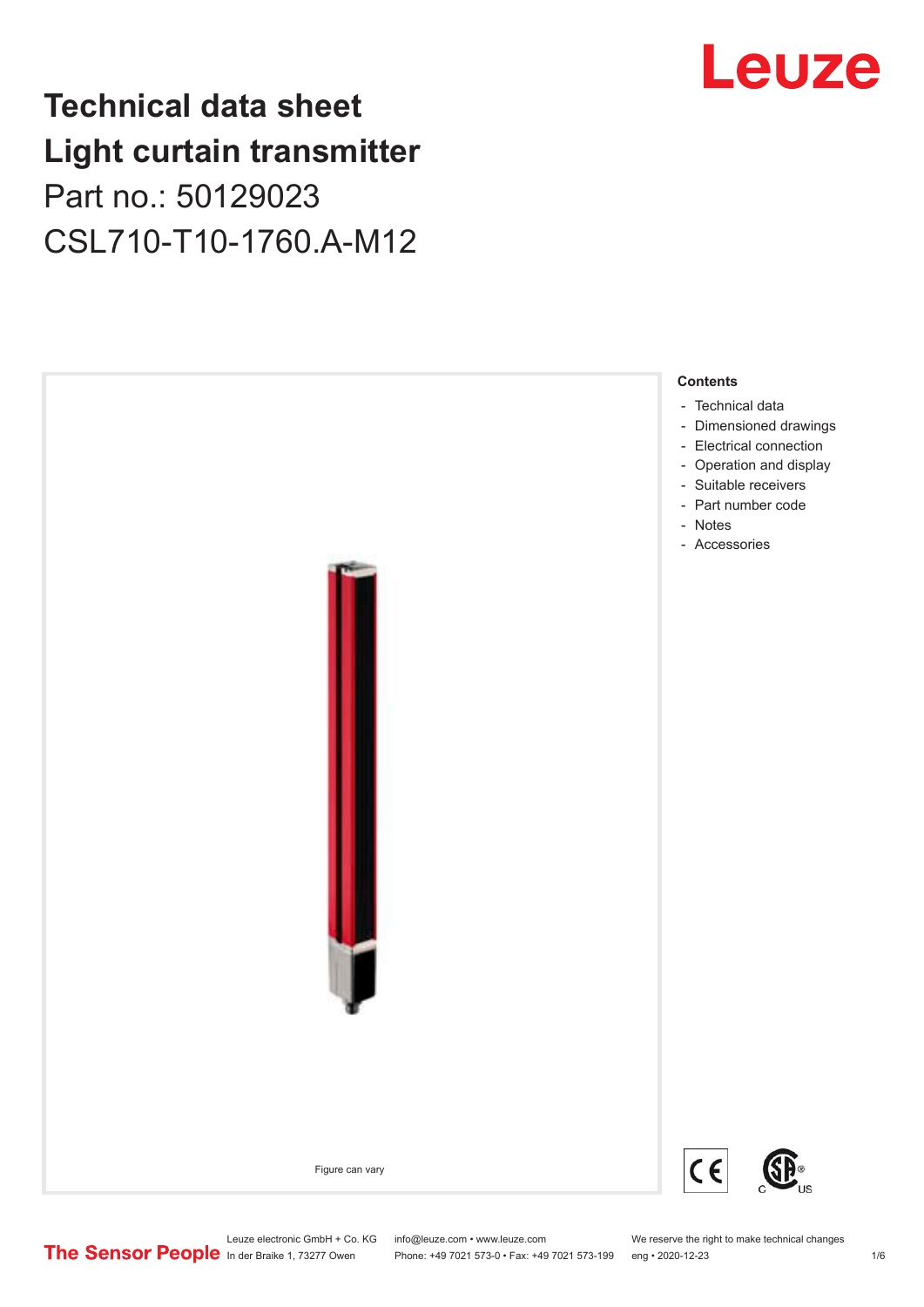## <span id="page-1-0"></span>**Technical data**

# Leuze

#### **Basic data**

| <b>Series</b>                   | 710                                                                                                         |
|---------------------------------|-------------------------------------------------------------------------------------------------------------|
| <b>Operating principle</b>      | Throughbeam principle                                                                                       |
| Device type                     | Transmitter                                                                                                 |
| <b>Contains</b>                 | 2x BT-NC sliding block                                                                                      |
| Application                     | Precise object detection                                                                                    |
| <b>Special version</b>          |                                                                                                             |
| <b>Special version</b>          | Crossed-beam scanning                                                                                       |
|                                 | Diagonal-beam scanning                                                                                      |
|                                 | Parallel-beam scanning                                                                                      |
| <b>Optical data</b>             |                                                                                                             |
| <b>Operating range</b>          | Guaranteed operating range                                                                                  |
| <b>Operating range</b>          | 0.37m                                                                                                       |
| <b>Operating range limit</b>    | Typical operating range                                                                                     |
| <b>Operating range limit</b>    | 0.29m                                                                                                       |
| <b>Measurement field length</b> | 1.760 mm                                                                                                    |
| <b>Number of beams</b>          | 176 Piece(s)                                                                                                |
| <b>Beam spacing</b>             | $10 \text{ mm}$                                                                                             |
| <b>Light source</b>             | LED, Infrared                                                                                               |
| <b>LED light wavelength</b>     | 940 nm                                                                                                      |
| <b>Measurement data</b>         |                                                                                                             |
| Minimum object diameter         | 20 mm                                                                                                       |
| <b>Electrical data</b>          |                                                                                                             |
| <b>Protective circuit</b>       | Polarity reversal protection                                                                                |
|                                 | Short circuit protected                                                                                     |
|                                 | <b>Transient protection</b>                                                                                 |
| Performance data                |                                                                                                             |
| Supply voltage $U_{B}$          | 18  30 V, DC                                                                                                |
| <b>Residual ripple</b>          | $0 15 \%$ , From $U_{p}$                                                                                    |
| <b>Open-circuit current</b>     | 0  350 mA, The specified values refer<br>to the entire package consisting of trans-<br>mitter and receiver. |
| <b>Timing</b>                   |                                                                                                             |
| Readiness delay                 | 400 ms                                                                                                      |
| <b>Cycle time</b>               | 5.68 ms                                                                                                     |
| <b>Connection</b>               |                                                                                                             |
|                                 |                                                                                                             |

| <b>Number of connections</b> | 1 Piece(s)             |
|------------------------------|------------------------|
| Plug outlet                  | Axial                  |
|                              |                        |
| <b>Connection 1</b>          |                        |
| <b>Function</b>              | Connection to receiver |
|                              | Sync-input             |
|                              | Voltage supply         |
| <b>Type of connection</b>    | Connector              |
| <b>Thread size</b>           | M <sub>12</sub>        |
| <b>Type</b>                  | Male                   |
| <b>Material</b>              | Metal                  |
| No. of pins                  | $5 - pin$              |
| <b>Encoding</b>              | A-coded                |

#### **Mechanical data**

| Design                         | Cubic                        |
|--------------------------------|------------------------------|
| Dimension (W x H x L)          | 29 mm x 35.4 mm x 1,833 mm   |
| <b>Housing material</b>        | Metal                        |
| <b>Metal housing</b>           | Aluminum                     |
| Lens cover material            | Plastic / PMMA               |
| Net weight                     | $1,850$ g                    |
| <b>Housing color</b>           | Red                          |
| <b>Type of fastening</b>       | Groove mounting              |
|                                | Via optional mounting device |
|                                |                              |
| <b>Operation and display</b>   |                              |
| Type of display                | LED                          |
| <b>Number of LEDs</b>          | 1 Piece(s)                   |
|                                |                              |
| <b>Environmental data</b>      |                              |
| Ambient temperature, operation | $-30$ 60 °C                  |
| Ambient temperature, storage   | $-40$ 70 °C                  |

#### **Certifications**

| Degree of protection     | IP 65         |
|--------------------------|---------------|
| <b>Protection class</b>  | Ш             |
| <b>Certifications</b>    | c CSA US      |
| <b>Standards applied</b> | IEC 60947-5-2 |
|                          |               |

#### **Classification**

| <b>Customs tariff number</b> | 90314990 |
|------------------------------|----------|
| eCl@ss 5.1.4                 | 27270910 |
| eCl@ss 8.0                   | 27270910 |
| eCl@ss 9.0                   | 27270910 |
| eCl@ss 10.0                  | 27270910 |
| eCl@ss 11.0                  | 27270910 |
| <b>ETIM 5.0</b>              | EC002549 |
| <b>ETIM 6.0</b>              | EC002549 |
| <b>ETIM 7.0</b>              | EC002549 |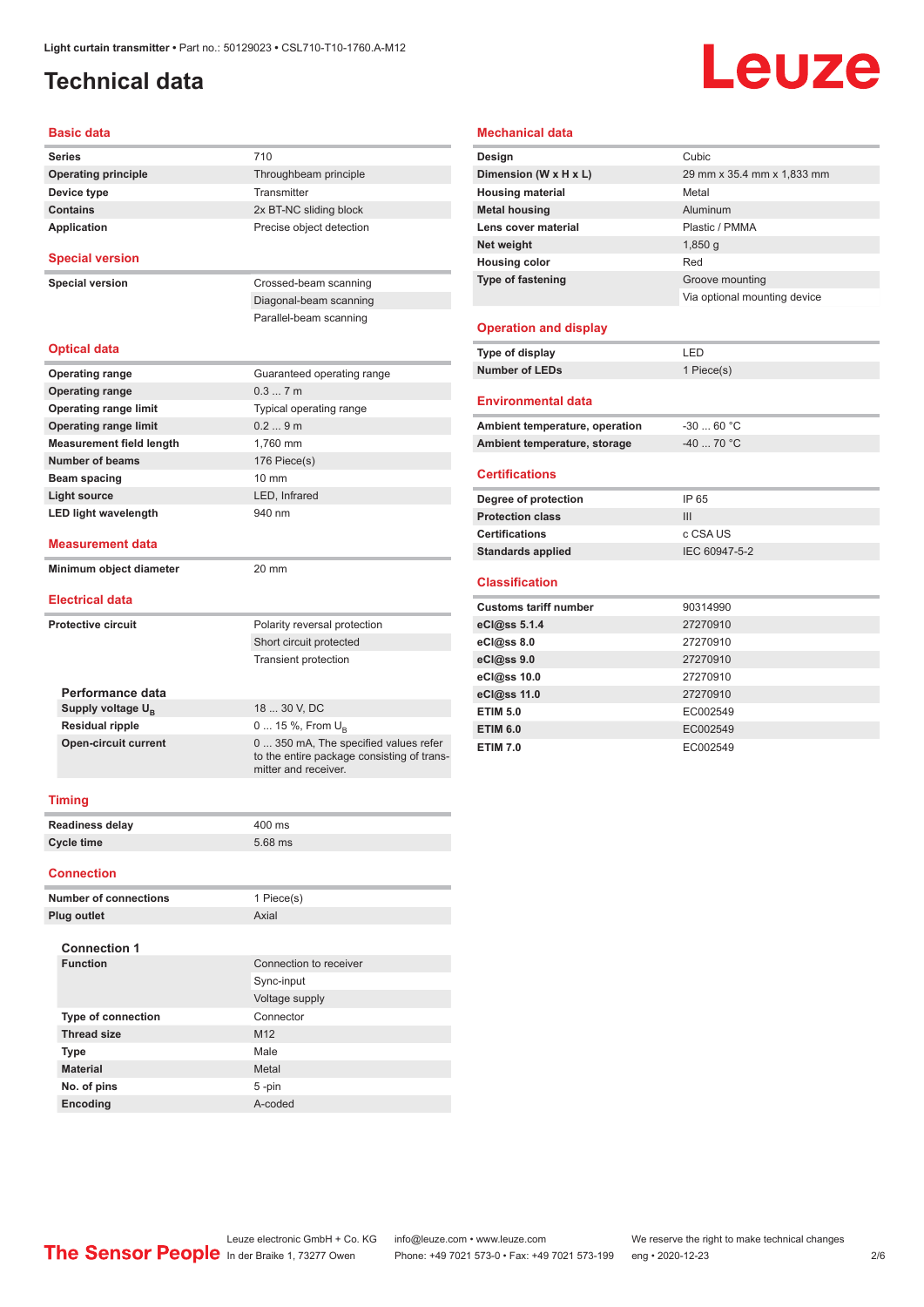## <span id="page-2-0"></span>**Dimensioned drawings**

All dimensions in millimeters



- A Beam spacing 10 mm
- B Measurement field length 1760 mm
- F M6 thread
- G Fastening groove
- L Profile length 1768 mm
- T Transmitter
- R Receiver
- Y





A PWR / SW IN / OUT

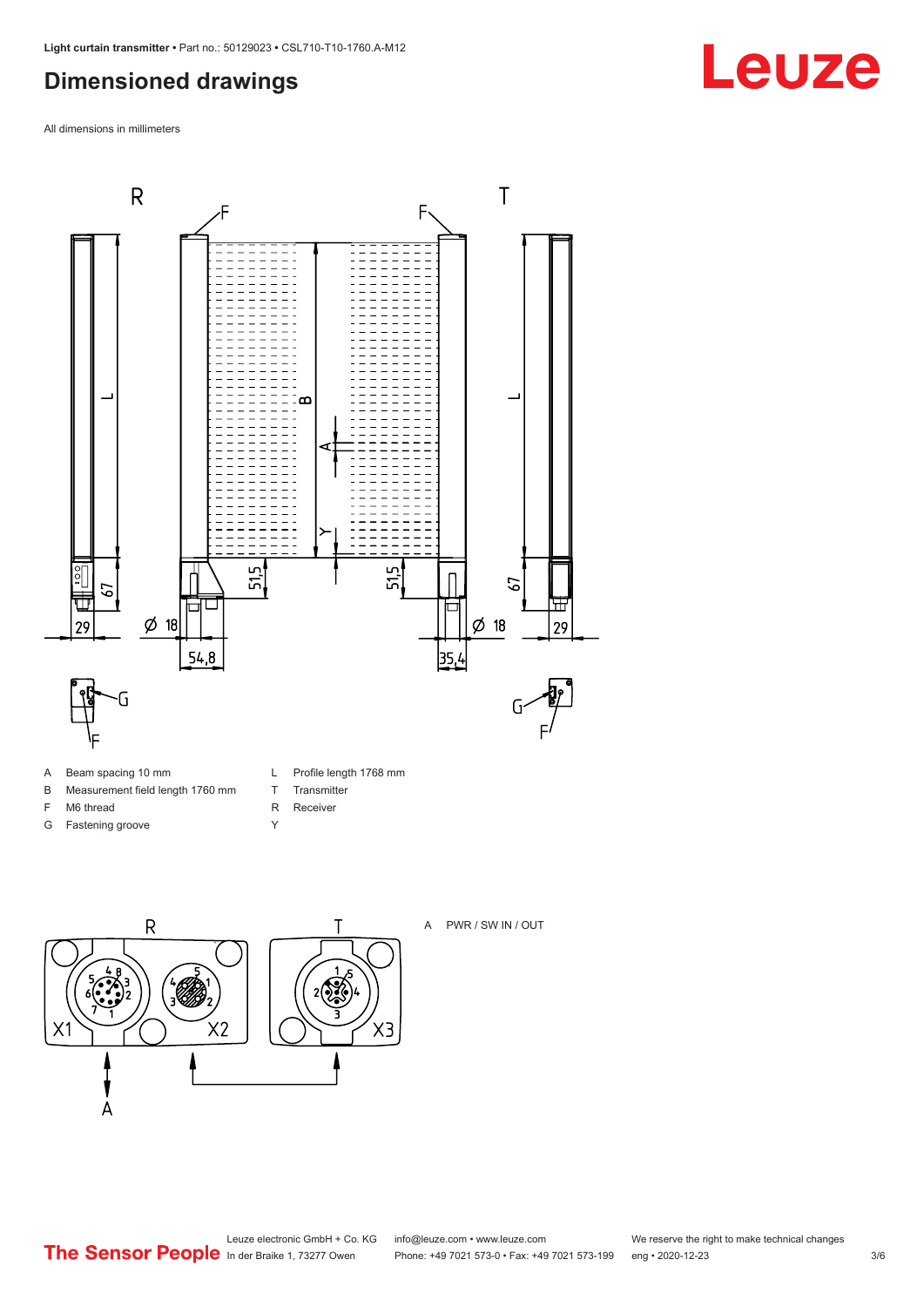## <span id="page-3-0"></span>**Electrical connection**

# Leuze

1

5

#### **Connection 1**

| <b>Function</b>           | Connection to receiver |
|---------------------------|------------------------|
|                           | Sync-input             |
|                           | Voltage supply         |
| <b>Type of connection</b> | Connector              |
| <b>Thread size</b>        | M12                    |
| <b>Type</b>               | Male                   |
| <b>Material</b>           | Metal                  |
| No. of pins               | $5$ -pin               |
| Encoding                  | A-coded                |

#### **Pin Pin assignment**

| Pin            | <b>Pin assignment</b> |  |
|----------------|-----------------------|--|
|                | <b>FE/SHIELD</b>      |  |
| $\overline{2}$ | $V +$                 |  |
| 3              | GND                   |  |
| 4              | RS 485 Tx+            |  |
| 5              | RS 485 Tx-            |  |

## **Operation and display**

| <b>LED</b> | <b>Display</b>                               | <b>Meaning</b>                                           |
|------------|----------------------------------------------|----------------------------------------------------------|
|            | Green, continuous light                      | Continuous mode                                          |
|            | Off                                          | No communication with the receiver / waiting for trigger |
|            | green, flashing in sync with the measurement | Measurement frequency display                            |

### **Suitable receivers**

| Part no. | <b>Designation</b>          | <b>Article</b>         | <b>Description</b>                                                                                                                                                                                                                                                           |
|----------|-----------------------------|------------------------|------------------------------------------------------------------------------------------------------------------------------------------------------------------------------------------------------------------------------------------------------------------------------|
| 50128939 | CSL710-R10-1760.A/<br>L-M12 | Light curtain receiver | Application: Precise object detection<br>Special version: Parallel-beam scanning, Crossed-beam scanning, Diagonal-<br>beam scanning<br>Operating range: 0.3  7 m<br>Selectable inputs/outputs: 4 Piece(s)<br>Service interface: IO-Link<br>Connection: Connector, M12, 8-pin |

## **Part number code**

Part designation: **CSL710-XYY-ZZZZ.A/B-CCC**

| <b>CSL710</b> | <b>Operating principle</b><br>CSL: switching light curtain of the 710 series          |
|---------------|---------------------------------------------------------------------------------------|
| $\mathsf{x}$  | <b>Function classes</b><br>T: transmitter<br>R: receiver                              |
| YY            | Beam spacing<br>$05:5 \, \text{mm}$<br>$10:10 \, \text{mm}$<br>$20:20$ mm<br>40:40 mm |
| <b>ZZZZ</b>   | Measurement field length [mm], dependent on beam spacing<br>Value, see technical data |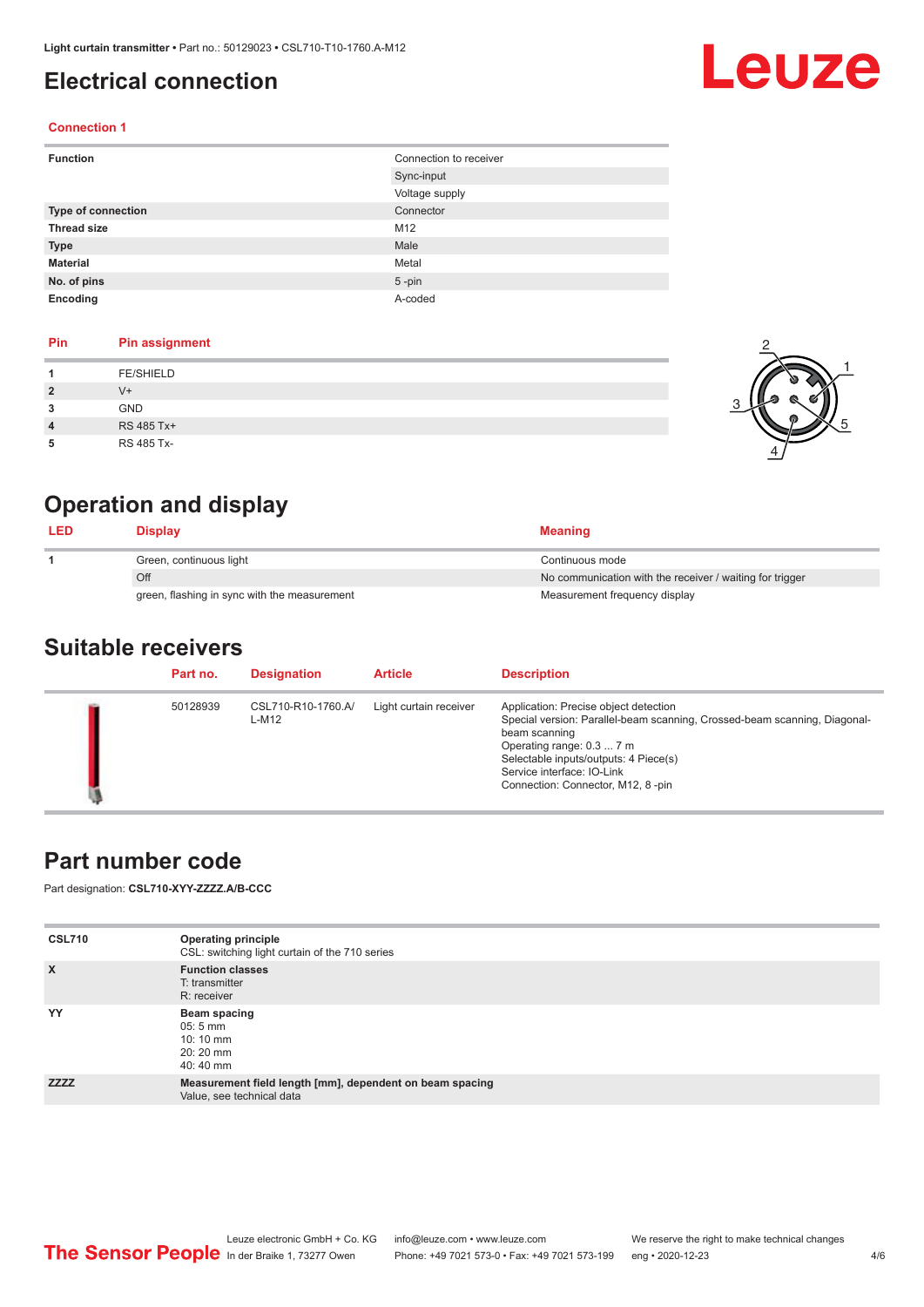## <span id="page-4-0"></span>**Part number code**



| A          | Equipment<br>A: connector outlet, axial                                                           |
|------------|---------------------------------------------------------------------------------------------------|
| B          | Interface<br>L: IO-Link                                                                           |
| <b>CCC</b> | <b>Electrical connection</b><br>M12: M12 connector                                                |
|            | Note                                                                                              |
|            | Vector A list with all available device types can be found on the Leuze website at www.leuze.com. |

## **Notes**

| <b>Observe intended use!</b>                                                                                                                                                                                                     |
|----------------------------------------------------------------------------------------------------------------------------------------------------------------------------------------------------------------------------------|
| $\%$ This product is not a safety sensor and is not intended as personnel protection.<br>$\&$ The product may only be put into operation by competent persons.<br>$\%$ Only use the product in accordance with its intended use. |

ª These proximity switches shall be used with UL Listed Cable assemblies rated 30V, 0.5A min, in the field installation, or equivalent (categories: CYJV/

ª For UL applications, use is only permitted in Class 2 circuits in accordance with the NEC (National Electric Code).

**For UL applications:**

CYJV7 or PVVA/PVVA7)

## **Accessories**

## Connection technology - Interconnection cables

|   |                              | Part no. | <b>Designation</b>                     | <b>Article</b>        | <b>Description</b>                                                                                                                                                                                                                                    |
|---|------------------------------|----------|----------------------------------------|-----------------------|-------------------------------------------------------------------------------------------------------------------------------------------------------------------------------------------------------------------------------------------------------|
| 鹵 | $\left( \ldots \right)$<br>幽 | 50129781 | <b>KDS DN-M12-5A-</b><br>M12-5A-P3-050 | Interconnection cable | Suitable for interface: IO-Link, DeviceNet, CANopen<br>Connection 1: Connector, M12, Axial, Female, A-coded, 5-pin<br>Connection 2: Connector, M12, Axial, Male, A-coded, 5-pin<br>Shielded: Yes<br>Cable length: 5,000 mm<br>Sheathing material: PUR |

## Mounting technology - Swivel mounts

| Part no. | <b>Designation</b> | <b>Article</b>       | <b>Description</b>                                                                                                                                          |
|----------|--------------------|----------------------|-------------------------------------------------------------------------------------------------------------------------------------------------------------|
| 429046   | BT-2R1             | Mounting bracket set | Fastening, at system: Through-hole mounting<br>Mounting bracket, at device: Clampable<br>Type of mounting device: Turning, 360°<br>Material: Metal, Plastic |